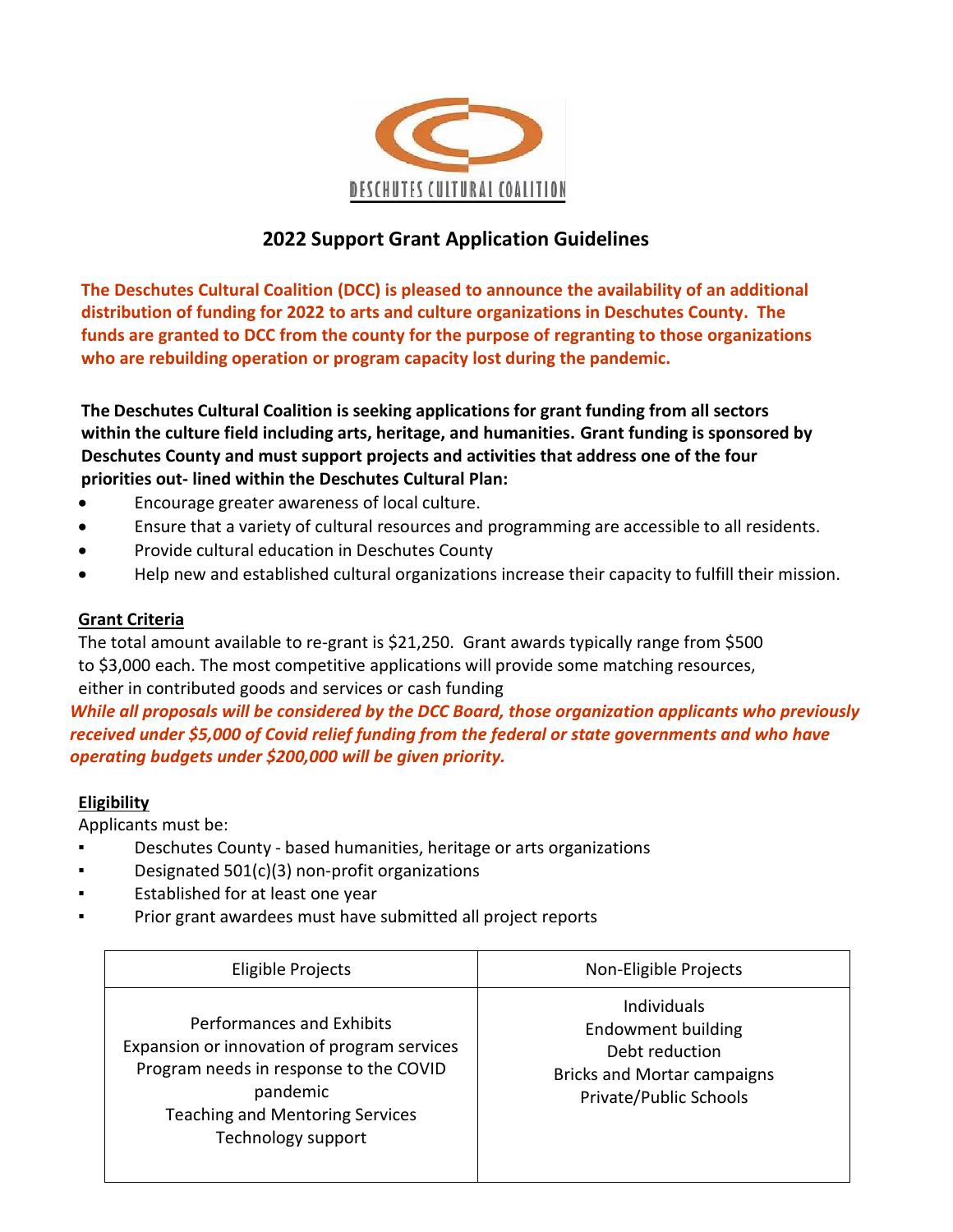#### **Application Timeline**

| Applications available:        | Mid-May 2022          |
|--------------------------------|-----------------------|
| Applications due:              | Monday, June 13, 2022 |
| Funding decision/distribution: | June 30, 2022         |

**Apply online here:** [https://deschutesculturalcoalition.wufoo.com/forms/deschutes-cultural-coalition](https://deschutesculturalcoalition.wufoo.com/forms/deschutes-cultural-coalition-support-grant/)[support-grant/](https://deschutesculturalcoalition.wufoo.com/forms/deschutes-cultural-coalition-support-grant/)

A copy of the organization's IRS 501(c)(3) determination letter is required from all **new** applicants. One copy of the most of the most recent fiscal year financial report is required. Please submit the entire application and attachments online. The questions below are the same as online.

## **Deschutes Cultural Coalition 2022 Support Grant Application Form**

| <b>Applicant Organization:</b>                                                                                 |                                    | Tax ID#:            |
|----------------------------------------------------------------------------------------------------------------|------------------------------------|---------------------|
| Address:                                                                                                       |                                    |                     |
| City:                                                                                                          | State:                             | Zip Code:           |
| Telephone:                                                                                                     | Fax:                               | Website:            |
| <b>Contact Name:</b>                                                                                           |                                    |                     |
| <b>Contact Telephone:</b>                                                                                      | Fax:                               | Email:              |
| Project Budget: \$<br>(project budget = total of grant<br>request + matching funds + in-kind<br>contributions) | Grant Request: \$                  | Matching Funds: \$  |
| <b>Total Number Served</b><br>By Organization:                                                                 | Total number served by<br>project: | $In$ -kind: $\oint$ |

Is your organization a new applicant to DCC? Has your organization received DCC funding in past years? \_\_\_\_\_\_\_\_\_\_

#### **Project Narrative**

If additional information is needed for review, a representative of the Deschutes Cultural Coalition will contact you.

Project Title:

| 1. | What is your organization's mission statement? |
|----|------------------------------------------------|
|    |                                                |

2. Describe the proposed area of your organization, be it operating or program, that needs improvement or restoration as a result of cuts made during the pandemic. Include anticipated timelines, location, target audience, participants, collaborators, as needed for your proposal.